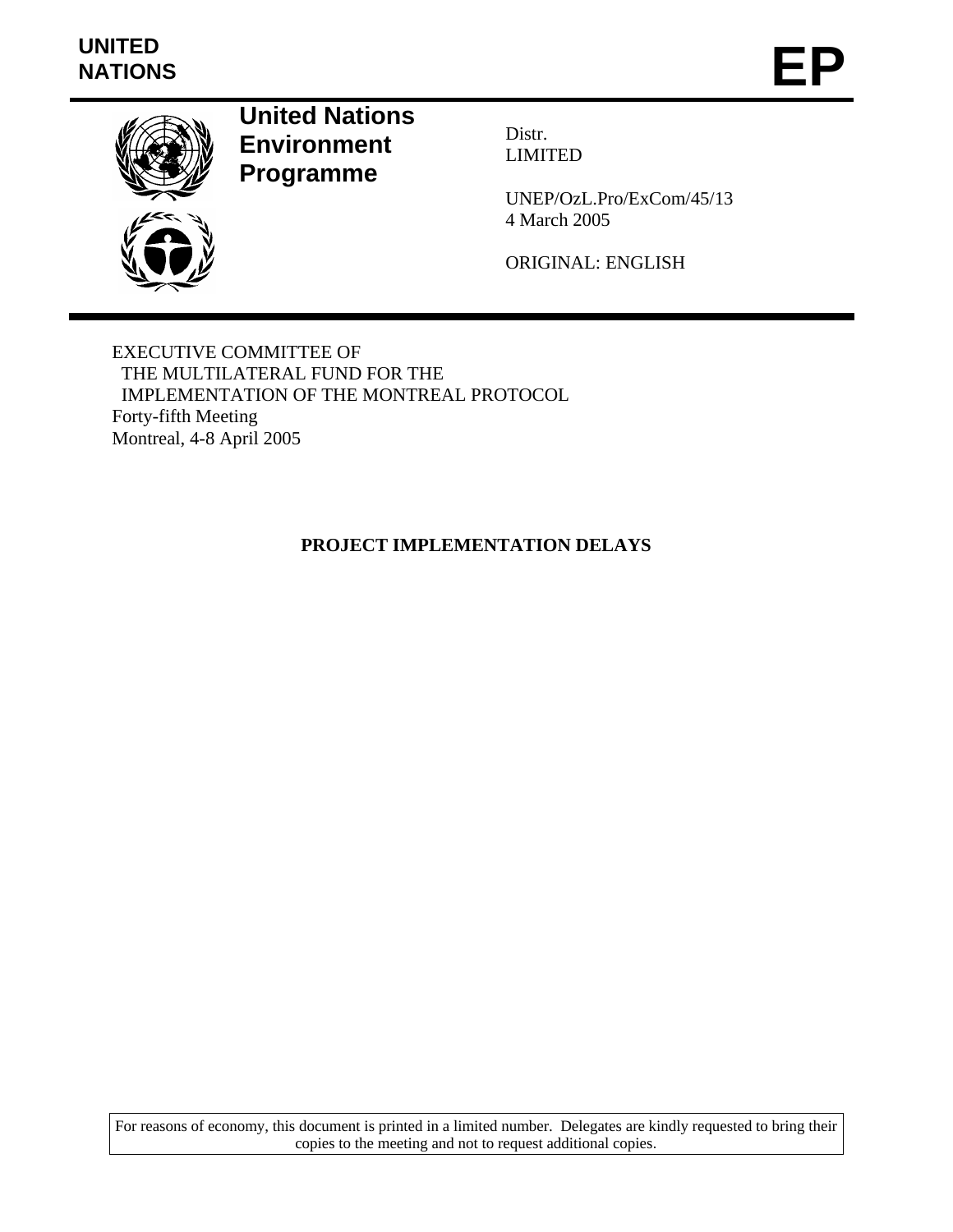# **Overview**

1. This document is submitted as a follow-up to decisions taken at previous meetings of the Executive Committee concerning projects with implementation delays. The reports from the implementing and bilateral agencies on projects with implementation delays are available to Executive Committee members upon request.

2. Section I addresses the projects with implementation delays for which reports were requested. Section II addresses the projects for which status reports were requested due to slow implementation. Section III addresses those projects proposed by implementing agencies for cancellation. Finally, Section IV considers the impact of delayed and cancelled projects on compliance.

# **Section I: Projects with implementation delays**

3. Eighty-five ongoing projects were classified as projects with implementation delays, i.e., projects expected to be completed over 12 months late or where disbursement occurred 18 months after project approval. The World Bank had 35 delayed projects, followed by UNIDO with 15; UNDP with 13; UNEP with 8; France with 8; and Germany with 6.

4. Implementing and bilateral agencies categorized the causes for implementation delays associated with these projects according to the seven categories (A to G) of implementation delays.

5. Table 1 reflects all of the reasons for delays provided in the agencies' reports. The total number of reasons for delays exceeds the number of delayed projects because some projects had multiple reasons for delay. Table 1 indicates that most of the reasons for delays are attributable to the beneficiary enterprise (38) and external events (21).

#### Table 1

# Category **France Germany World Bank UNDP UNEP UNIDO** Total A Implementing or Executing Agencies 3 15 1 19 B Enterprise 1 3 3 26 3 1 5 38 C Technical Reasons 1 5 1 2 4 13 D Government 1 1 2 4 2 1 1 10 E External 17 1 1 3 21 F Executive Committee Decisions G Not Applicable 2 4 5 11 N/A Not Available 6 6

# **CATEGORIES OF IMPLEMENTATION DELAYS, BY AGENCY**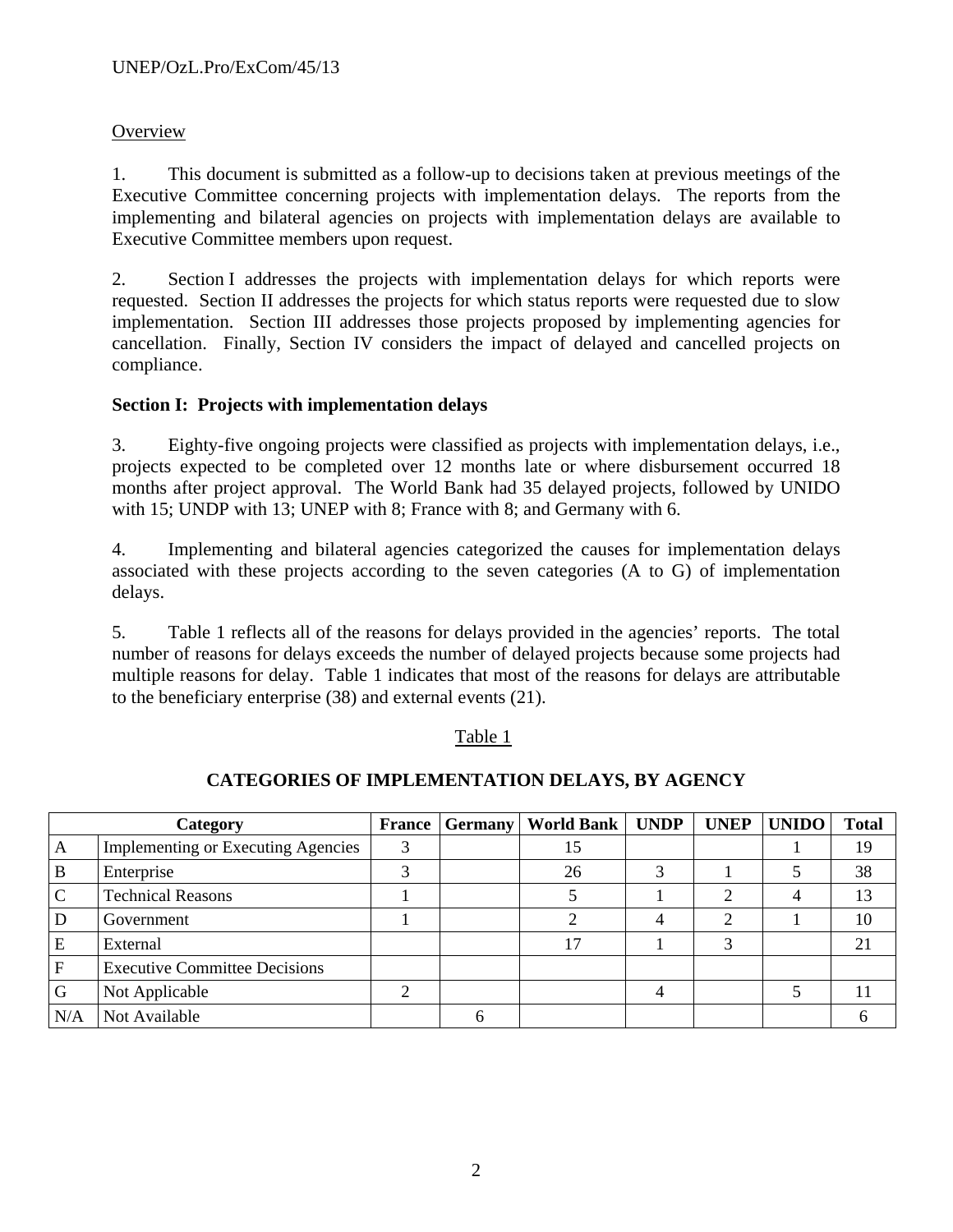# Progress in resolving causes of delays

6. Agencies indicated that there have been varying degrees of progress. Twenty-six of the projects listed with delays at the 44<sup>th</sup> Meeting have been completed and one project has either experienced progress from one milestone to another or the implementation delay has been removed. This project may be considered back on track and is removed from the future reporting list with the planned completion date indicated in the progress reports submitted to the  $43<sup>rd</sup>$  Meeting to be used for future assessments of delays.

# Projects with some progress

7. Thirty-eight projects were classified as showing some progress, and would continue to be monitored. However, it should be noted that some of these projects approved over three years ago must continue to be monitored pursuant to decision 32/4, and therefore cannot be removed from the list for monitoring regardless of the extent of progress achieved prior to their final completion.

# Projects with deadlines

8. Milestones and deadlines were set for three projects at the 44<sup>th</sup> Meeting. One of these projects was completed, namely the Technical assistance for safety and technical programme to assist SMEs manufacturing aerosol products (Phase I) in India (IND/ARS/29/TAS/244).

9. Table 2 presents a list of those projects with deadlines that are pending a report at the Executive Committee Meeting on the achievement of milestones. If these projects have not been completed, the Committee will note their automatic cancellation.

# Table 2

# **PROJECTS WITH DEADLINES PENDING REPORTS AT THE 45TH MEETING**

| Agency      | Code               | <b>Project Title</b>                                 | <b>Milestones</b>       | <b>Action if Milestone</b> |
|-------------|--------------------|------------------------------------------------------|-------------------------|----------------------------|
|             |                    |                                                      |                         | <b>Not Achieved</b>        |
| <b>UNDP</b> | IND/ARS/28/INV/221 | Phase-out of CFC by substituting HAPs                | Project Completion in   | Automatic                  |
|             |                    | at Syncaps                                           | March 2005              | cancellation               |
| <b>UNEP</b> |                    | GLO/SEV/19/TAS/112 Training modules on management of | Project completion by 1 | Automatic                  |
|             |                    | ODS phase-out in SMEs                                | April 2005              | cancellation               |
|             |                    |                                                      | $-decision 42/15)$      |                            |

10. UNDP expects to report that the Syncaps aerosol project in India (IND/ARS/38/INV/221) was completed but awaiting the results of a March 2005 mission to confirm the completion.

11. UNEP indicated that it would complete the training materials project (GLO/SEV/19/TAS/112) by the deadline and would bring the final document to the Executive Committee meeting.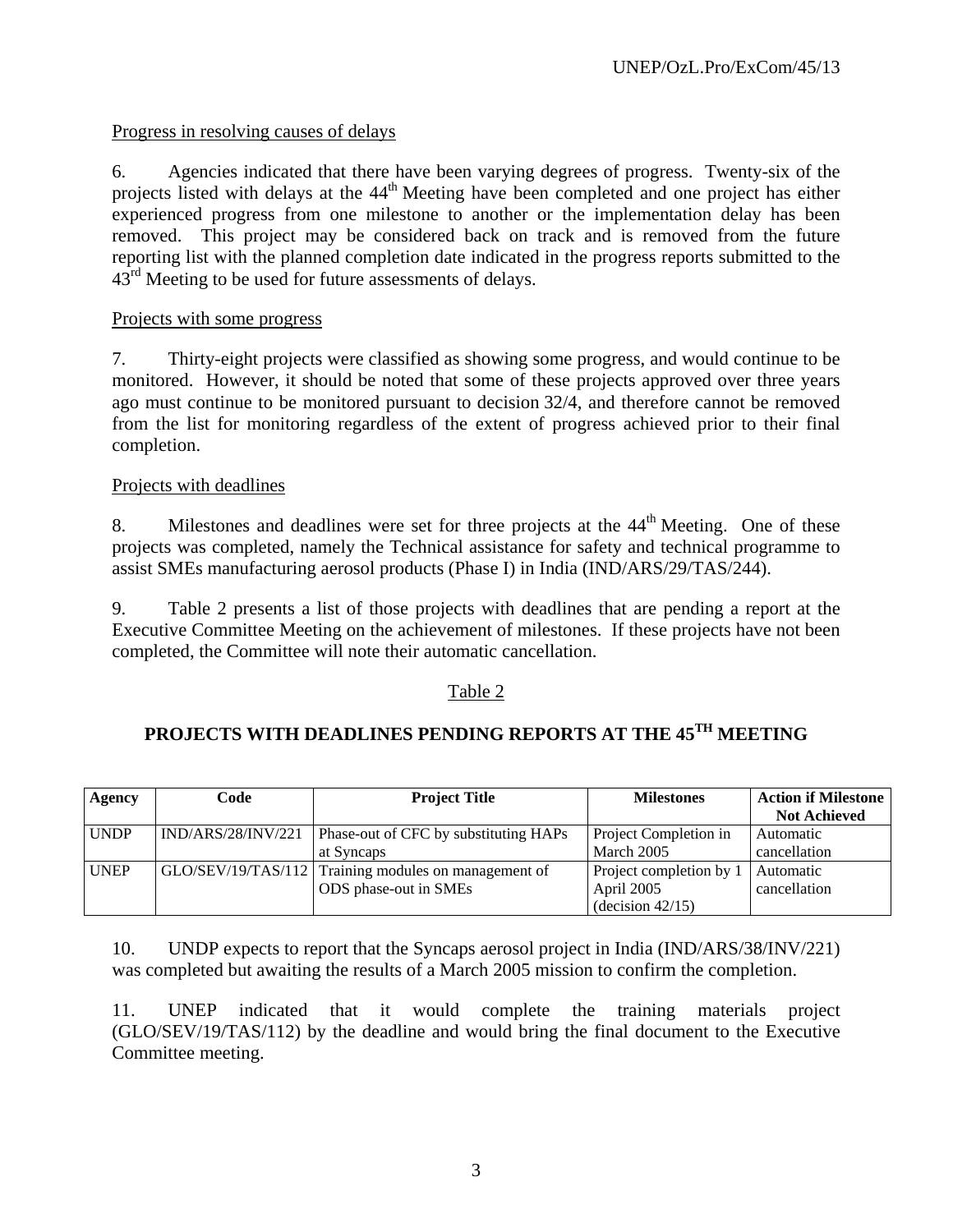12. Letters of possible cancellation were sent to countries and agencies for the following projects listed in Table 3, for which agency progress reports to the  $45<sup>th</sup>$  Meeting are pending.

#### Table 3

# **PROJECTS WITH NO PROGRESS REPORTED TO TWO CONSECUTIVE MEETINGS FOR WHICH MILESTONES AND DEADLINES MAY BE REQUIRED PENDING A REPORT AT THE 45TH MEETING**

| <b>Agency</b> | Code              | <b>Project Title</b>                                                                                                                   | <b>Comments</b>                    | <b>Action if No</b><br><b>Progress</b> |
|---------------|-------------------|----------------------------------------------------------------------------------------------------------------------------------------|------------------------------------|----------------------------------------|
| <b>IBRD</b>   | JOR/ARS/31/INV/64 | Substitution of CFC-12 for HAPs at the aerosol<br>plant of Arab Chemical Industries                                                    | Pending a report<br>at the Meeting | Set milestone<br>and deadline          |
| <b>IBRD</b>   | PAK/FOA/23/INV/20 | Umbrella project: Conversion to CFC-free<br>technology in the manufacture of rigid<br>polyurethane foam (thermoware)                   | Pending a report<br>at the Meeting | Set milestone<br>and deadline          |
| <b>IBRD</b>   | PAK/FOA/25/INV/25 | Terminal umbrella: Conversion to HCFC-141b<br>and water blown technology in the manufacture of<br>rigid polyurethane foam (thermoware) | Pending a report<br>at the Meeting | Set milestone<br>and deadline          |
| <b>UNDP</b>   | LIB/FOA/32/INV/05 | Phase-out of CFC-11 by conversion to methylene<br>chloride in the manufacture of flexible<br>polyurethane foam at Sebha Unit           | Pending a report<br>at the Meeting | Set milestone<br>and deadline          |
| <b>UNDP</b>   | LIB/FOA/32/INV/08 | Phase-out of CFC-11 by conversion to methylene<br>chloride in the manufacture of flexible<br>polyurethane foam at Ben Ghazi Unit       | Pending a report<br>at the Meeting | Set milestone<br>and deadline          |

13. If, based on the report, it is determined that there has not been any progress since the last meeting, a milestone and deadlines should be agreed by the agency and country concerned and noted by the Executive Committee.

14. The Government of Jordan reported that the Arab Chemical Industries project (JOR/ARS/31/INV/64) had been completed. The Bank is awaiting confirmation of disposal of the CFC-using equipment before it can designate the project completed pursuant to decision 28/2. The Bank expected to receive the certificate of destruction between the time of writing this and the meeting.

15. Concerning the World Bank's thermoware foam projects in Pakistan (PAK/FOA/23/INV/20 AND PAK/FOA/25/INV/25), the Bank indicated that issues pertaining to the remaining machinery installation and after-sale servicing were being resolved with the Government and the supplier, but that the CFCs had been phased out. The Bank indicated that the next milestone for the project would be determined during a February 2005 mission.

16. UNDP's foam project in Libya is addressed in Section IV, "Impact of cancelled and delayed projects on compliance", where UNDP indicates that it will report on the next milestone for the projects based on the results of a scheduled mission.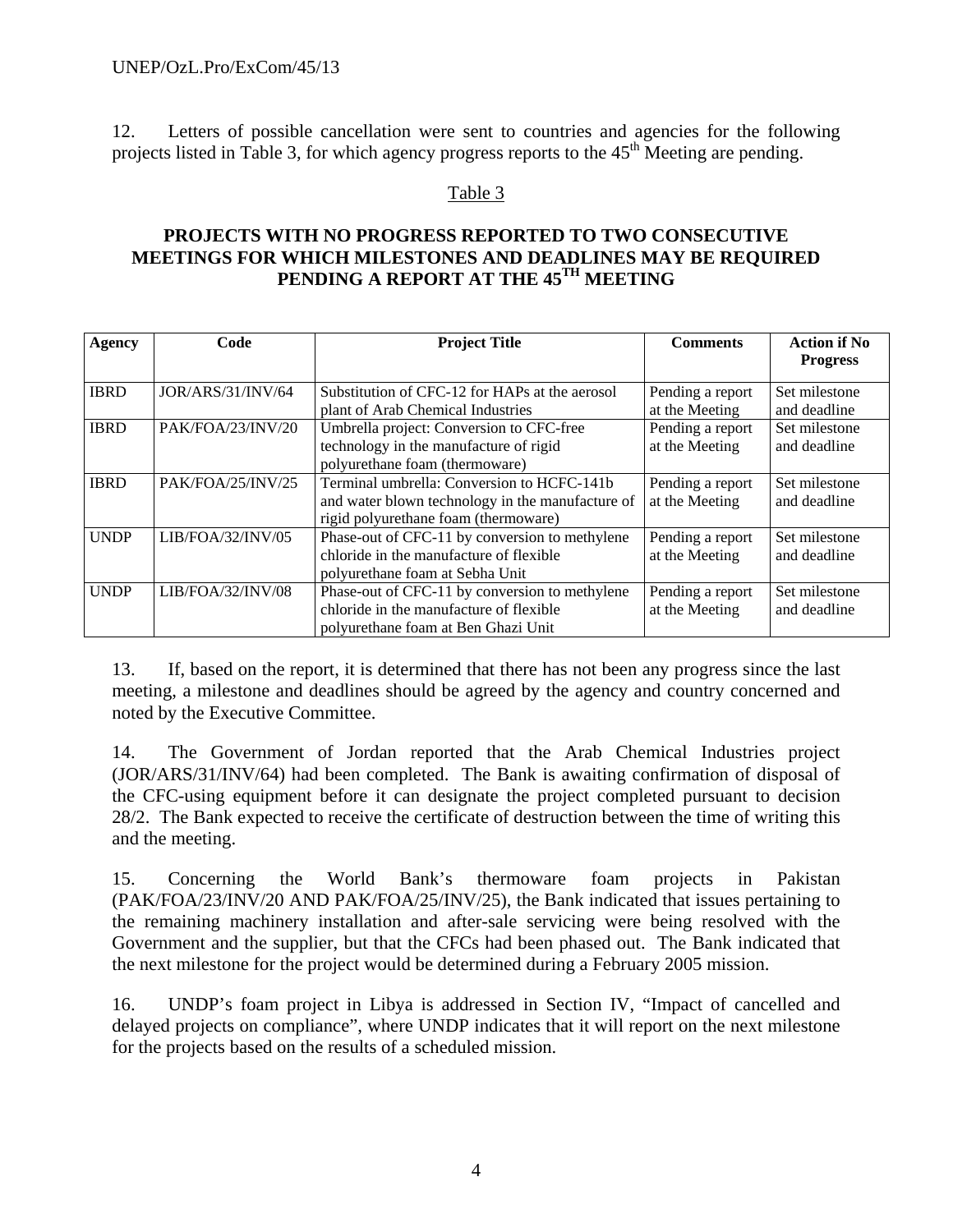# Projects with no progress—letter of possible cancellation

17. The projects for which no progress is being reported for the first time are indicated in Table 4. Under the existing procedures, the Secretariat will send notices of possible cancellation for these projects.

#### Table 4

| <b>Agency</b> | Code                     | <b>Project Title</b>                                                                                                                                                     | <b>Net</b><br><b>Approved</b><br><b>Funds</b><br>(US\$) | <b>Funds</b><br><b>Disbursed</b><br>(US\$) |
|---------------|--------------------------|--------------------------------------------------------------------------------------------------------------------------------------------------------------------------|---------------------------------------------------------|--------------------------------------------|
| France        | SYR/REF/29/INV/48        | Conversion from CFC-11 to HCFC-141b and from CFC-<br>12 to HFC-134a technology in the manufacture of<br>commercial refrigeration equipment at Sarkisian<br>Refrigerators | 57,783                                                  | $\Omega$                                   |
| France        | SYR/REF/29/INV/53        | Conversion from CFC-12 to HFC-134a technology in the<br>manufacture of commercial refrigeration equipment at<br>Shoukairi and Co.                                        | 33,359                                                  | $\Omega$                                   |
| France        | SYR/REF/29/INV/56        | CFC emission reduction in central air conditioning                                                                                                                       | 143,000                                                 | 8,251                                      |
| Germany       | ALG/FOA/32/INV/45        | Conversion of SOFTPM, Choupot Oran, to LCD<br>technology                                                                                                                 | 498,400                                                 | 480,700                                    |
| <b>IBRD</b>   | PAK/FOA/29/INV/34        | Conversion from CFC-11 to water-based technology in the<br>manufacture of rigid polyurethane shoe soles at Jaguar<br>Industries                                          | 279,280                                                 | $\Omega$                                   |
| <b>UNDP</b>   | <b>MAL/ARS/19/INV/85</b> | Umbrella project to phase out ODS at SMEs in the aerosol<br>sector                                                                                                       | 1,486,660                                               | 1,183,499                                  |
| <b>UNEP</b>   | ARG/SEV/30/TAS/104       | Policy assistance for the design and implementation of an<br>ODS import/export licensing system for Argentina                                                            | 90,000                                                  | 38,670                                     |
| <b>UNIDO</b>  | IRA/FOA/28/INV/50        | Phasing out ODS in manufacturing of flexible PU<br>slabstock foam through the use of liquid CO2 blowing<br>technology at Bahman Plastic Co.                              | 485,929                                                 | 418,445                                    |

#### **PROJECTS WITH NO PROGRESS**

18. Implementing agencies agreed with the assessment of no progress for all projects except UNEP's "Policy assistance for the design and implementation of an ODS import/export licensing system for Argentina" (ARG/SEV/30/TAS/104).

#### Policy assistance project in Argentina (ARG/SEV/30/TAS/104)

19. UNEP reported to the 43rd Meeting that "a last report" had been provided to the national ozone unit (NOU) on this project. UNEP is now reporting to the  $45<sup>th</sup>$  Meeting that an amendment to the memorandum of understanding (MOU) for the project was planned after the project has been essentially completed. UNEP stated that training and additional equipment would be provided as part of the amendment to the MOU.

20. UNEP confirmed that further training and equipment had not been foreseen in the original project since at the time of its formulation, and specially at the time of the operation of the licensing system, it had not been predicted that there would be a need for equipment (a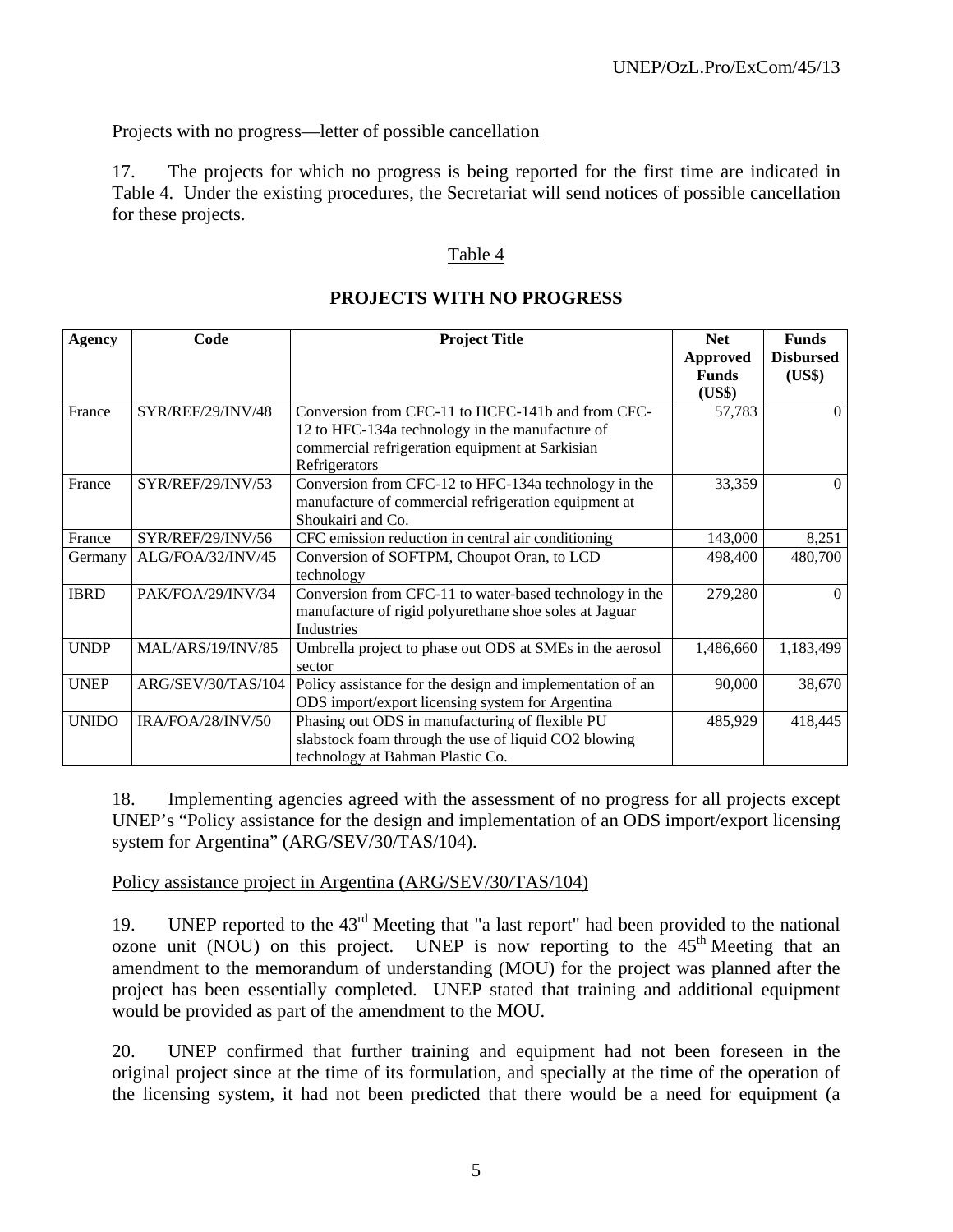server) that would provide security and reliability to users, while at the same time allowing enforceability to effectively prevent illegal trade. In order to operate the equipment, UNEP indicated additional training (capacity building) was needed so that the NOU could take responsibility for operating the equipment.

21. The Secretariat assessed no progress for this project, since it was reported to be almost completed at the  $43<sup>rd</sup>$  Meeting. UNEP now proposes to extend the project. However, the issue that the Executive Committee may wish to consider is whether these additional activities are eligible in the light of a revised project proposal including modified costs and milestones to be submitted to the  $46<sup>th</sup>$  Meeting.

22. Table 5 presents those projects for which there may have not been any progress and that are pending a report at the Executive Committee Meeting.

# Table 5

# PROJECTS PENDING A REPORT AT THE 45<sup>TH</sup> MEETING THAT MAY HAVE NOT **HAD ANY PROGRESS AND MAY BE SUBJECT TO A LETTER OF POSSIBLE CANCELLATION**

| Agency      | Code                     | <b>Project Title</b>                                                                                                                                    | <b>Comments</b>                    | <b>Action if No</b><br><b>Progress</b> |
|-------------|--------------------------|---------------------------------------------------------------------------------------------------------------------------------------------------------|------------------------------------|----------------------------------------|
| <b>IBRD</b> | ARG/REF/18/INV/39        | Elimination of CFC in the<br>manufacturing plant of domestic<br>refrigerators of Neba S.A.                                                              | Pending a report<br>at the Meeting | Letter of<br>Possible<br>Cancellation  |
| <b>UNDP</b> | <b>CUB/ARS/34/INV/18</b> | Phase-out of CFC-12 in the<br>manufacture of insecticides and<br>technical aerosols by conversion to<br>hydrocarbon propellant at CIDT<br>aerosol plant | Pending a report<br>at the Meeting | Letter of<br>Possible<br>Cancellation  |
| <b>UNEP</b> | GLO/SEV/29/TAS/198       | Complement for translation and<br>printing of four guidelines and<br>training modules into Arabic,<br>Chinese, French and Spanish                       | Pending a report<br>at the Meeting | Letter of<br>Possible<br>Cancellation  |

23. If, based on the report, it is determined that there had not been any progress since the last meeting a letter of possible cancellation should be sent.

24. The Bank indicated that the new ownership of its Neba S.A. refrigeration project in Argentina (ARG/REF/18/INV/39) was negotiating for a date of delivery of equipment from Impianti. The latest information is that there had been a strike at the enterprise. The Bank is expecting an updated implementation schedule from the new owners following a mission scheduled in March 2005.

25. UNDP indicated that a visa difficulty was the reason for the delay in the CIDT aerosol project in Cuba (CUB/ARS/34/INV/18), and that once the training had been completed, the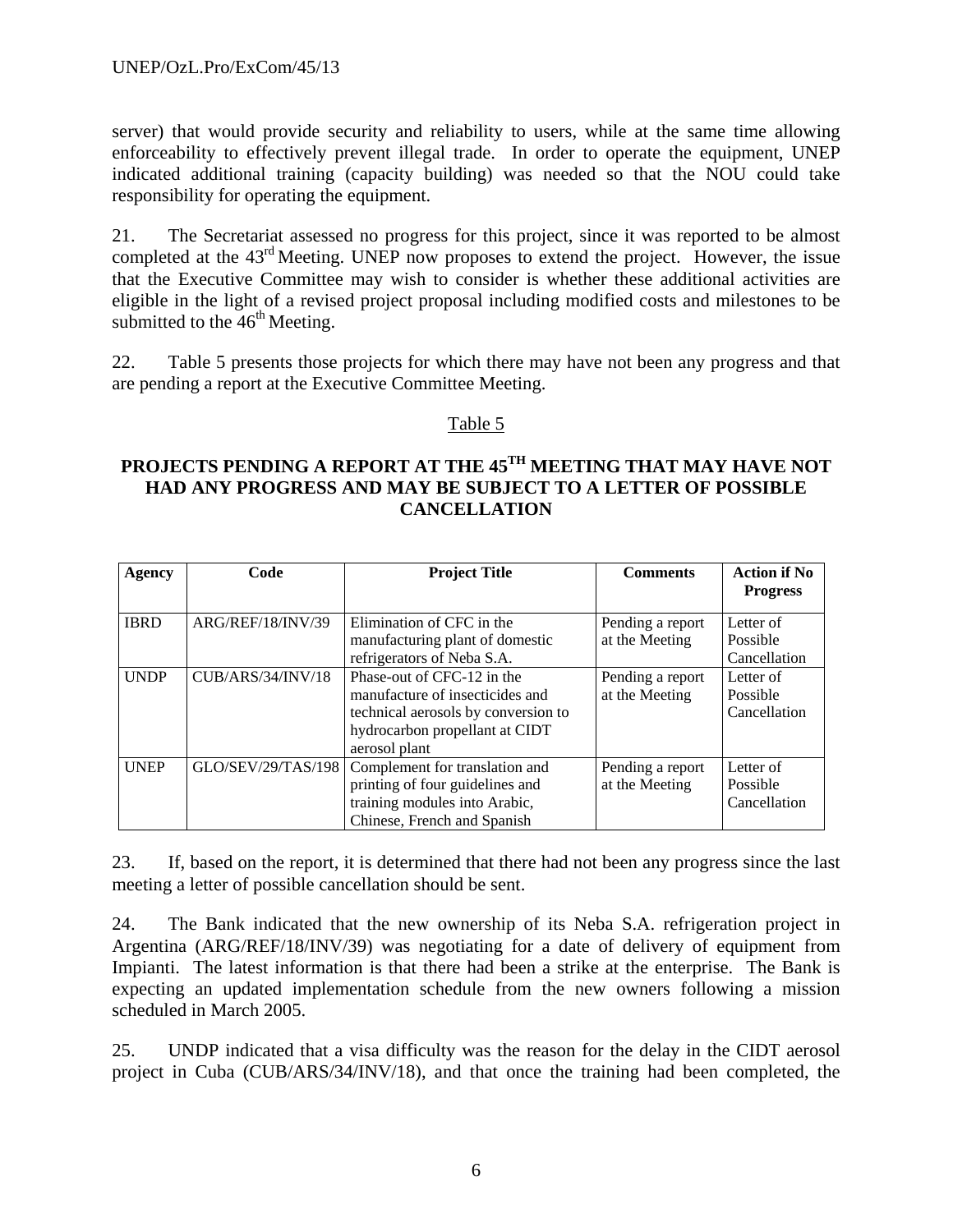equipment provider would install the equipment and the project would be finished. UNDP expects to be able to provide a report indicating some progress at the  $45<sup>th</sup>$  Meeting.

26. UNEP indicated that the final French translation of the guidelines translation project (GLO/SEV/29/TAS/198) would be printed and sent to the Fund Secretariat prior to the  $45<sup>th</sup>$  Meeting. The Secretariat will report on this at the meeting.

# **Section II: Projects with Status Reports**

27. While institutional strengthening, halon banking, customs training, recovery and recycling, and demonstration projects are not subject to procedures for project cancellation, the Executive Committee nevertheless also decided to continue to monitor them, as appropriate (decision 36/14 (b)).

28. Agencies provided these additional status reports and, given the fact that the annual progress reports would be submitted to the  $46<sup>th</sup>$  Meeting, no additional status reports are required.

# Thai halon banking project

29. In the context of monitoring the halon banking project in Thailand through additional status reports, the World Bank informed the Executive Committee in its report to the 44<sup>th</sup> Meeting that Thailand had determined to have an Electronic Clearinghouse in lieu of a physical halon bank that was included as part of the project approved by the Executive Committee (THA/HAL/29/TAS/121). The Bank indicated that a mission was planned in late October 2005 to determine the next steps in the project.

30. The Bank reported that, in order for the country to address the phase-out of halon, it had retained an international consultant to provide, *inter alia,* other options for the waste disposal of contaminated halons. The consultant was scheduled to report in February 2005.

31. As mentioned in the Secretariat's comments on this project to the  $44<sup>th</sup>$  Meeting of the Committee, there appears to be a need to have the Executive Committee address the change in approach for this project, since the Bank indicated that there would be no need for a physical bank, despite the fact that most of the funds for the project were for a physical bank. Some funds may therefore need to be returned. The original proposal included US \$207,500 for a central reclamation centre and US \$13,250 for operating costs for the World Bank's component of the project. The Swedish component (US \$200,000) was for technical assistance and training.

32. The Executive Committee may wish to request the World Bank to submit a revised project proposal to the 46<sup>th</sup> Meeting, including modified costs and milestones, before proceeding with this project in the light of the proposed change to the originally approved project.

# Section III: Projects proposed for possible cancellation at the 45<sup>th</sup> Meeting

33. Projects are cancelled either through mutual agreement between the implementing agencies and the country concerned or through the procedures for project cancellation that lead to automatic cancellation of projects if milestones and deadlines are not met. Project preparation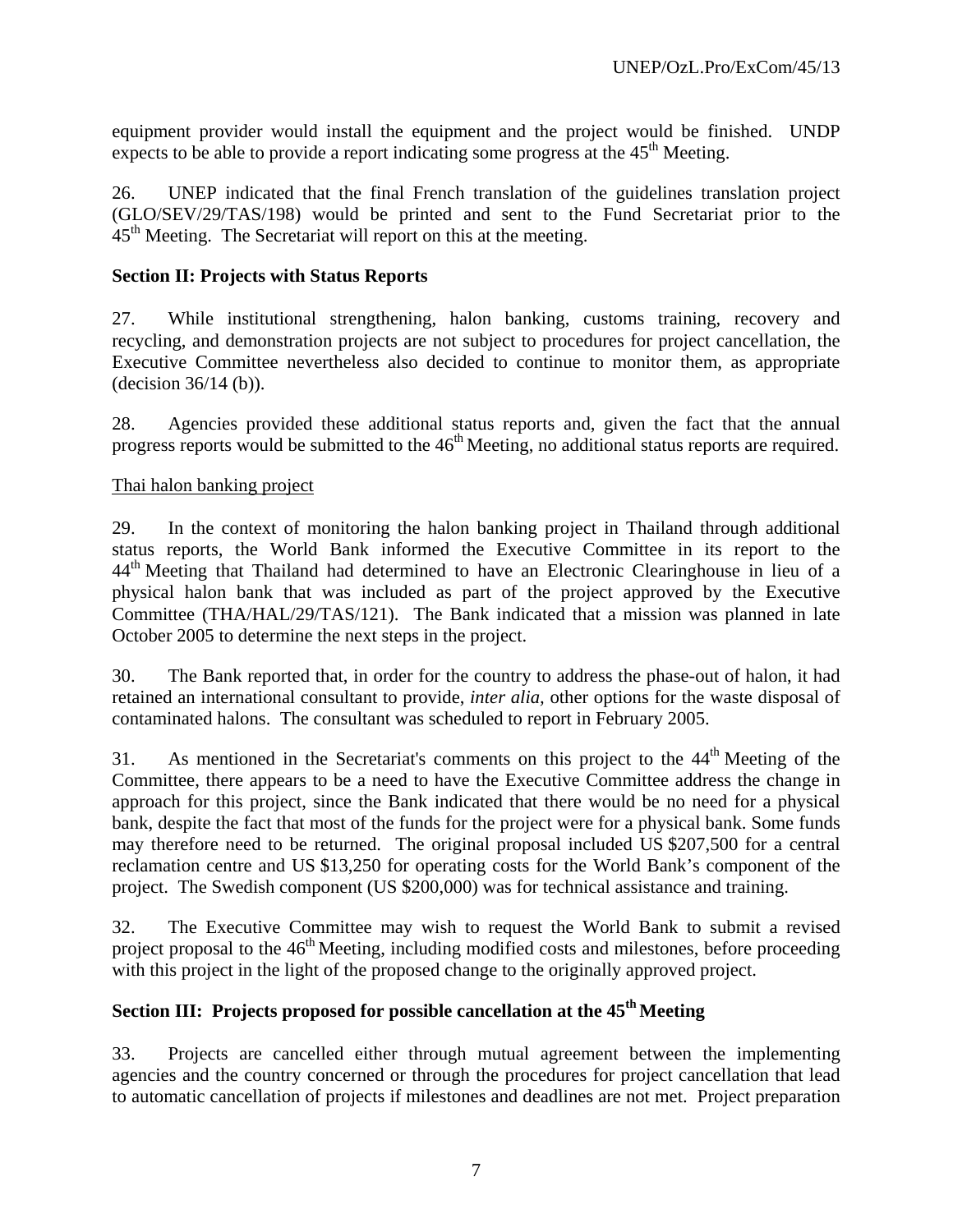and some technical assistance activities are cancelled as suggested by implementing agencies and the Secretariat.

#### Cancellations through mutual agreement

34. There are two projects for which cancellation had been agreed between the country and the implementing agency concerned. The reasons for project cancellation are specified in decision 40/16 (b) so that the Executive Committee can take them into account in its decisions on project cancellation. Phase-out was recorded for these projects pursuant to decision 39/13, para. (b).

#### Table 6

| Agency       | Code              | <b>Project Title</b>                                                                                                                   | <b>Net</b><br>Approved<br><b>Funds</b><br>$(US \$ | <b>Funds</b><br><b>Disbursed</b><br>$(US \$ | <b>Reason for Cancellation</b>                                                     | <b>ODP</b><br><b>Phased</b><br>Out |
|--------------|-------------------|----------------------------------------------------------------------------------------------------------------------------------------|---------------------------------------------------|---------------------------------------------|------------------------------------------------------------------------------------|------------------------------------|
| France       | IRA/SEV/26/TAS/36 | Small and medium<br>enterprises study                                                                                                  | 75,000                                            | 20,000                                      | Project no longer needed<br>due to approval of a<br>national ODS phase-out<br>plan | $\Omega$                           |
| <b>UNIDO</b> | MDN/ARS/32/INV/17 | Phase-out of CFC 11/12 in<br>the manufacture of<br>aerosols by conversion to<br>HFC and hydrocarbon<br>propellants at Alkaloid<br>A.D. | 110,000                                           | 86,271                                      | The company stopped<br>aerosol production.                                         | 25                                 |

# **PROJECTS PROPOSED FOR CANCELLATION BY MUTUAL AGREEMENT**

#### **Section IV: Impact of cancelled and delayed projects on compliance**

35. There may be some impact on compliance from the cancellation of projects. There are currently two foam projects in Libya that may have some impact on compliance in light of the fact that Libya has time-specific benchmarks to achieve in accordance with the action plan for returning into compliance that had been approved by the Fifteenth Meeting of the Parties (decision XV/36). Those projects are: Flexible polyurethane foam project at Sebha Unit in Libya (LIB/FOA/32/INV/05) to phase-out 26 ODP tonnes, and the Flexible polyurethane foam project at Ben Ghazi Unit (LIB/FOA/32/INV/08) to phase-out 31 ODP tonnes. UNDP has reported that, after several attempts, the Government had cleared a UNDP/UNOPS mission in March 2005, at which time the delays associated with these two foam projects may be resolved. Based on the procedures for project cancellation, UNDP and Libya are to agree on milestones and deadlines for these projects. UNDP indicated that it would report on these projects at the  $45<sup>th</sup>$  Meeting.

#### **RECOMMENDATIONS**

The Executive Committee may wish to consider: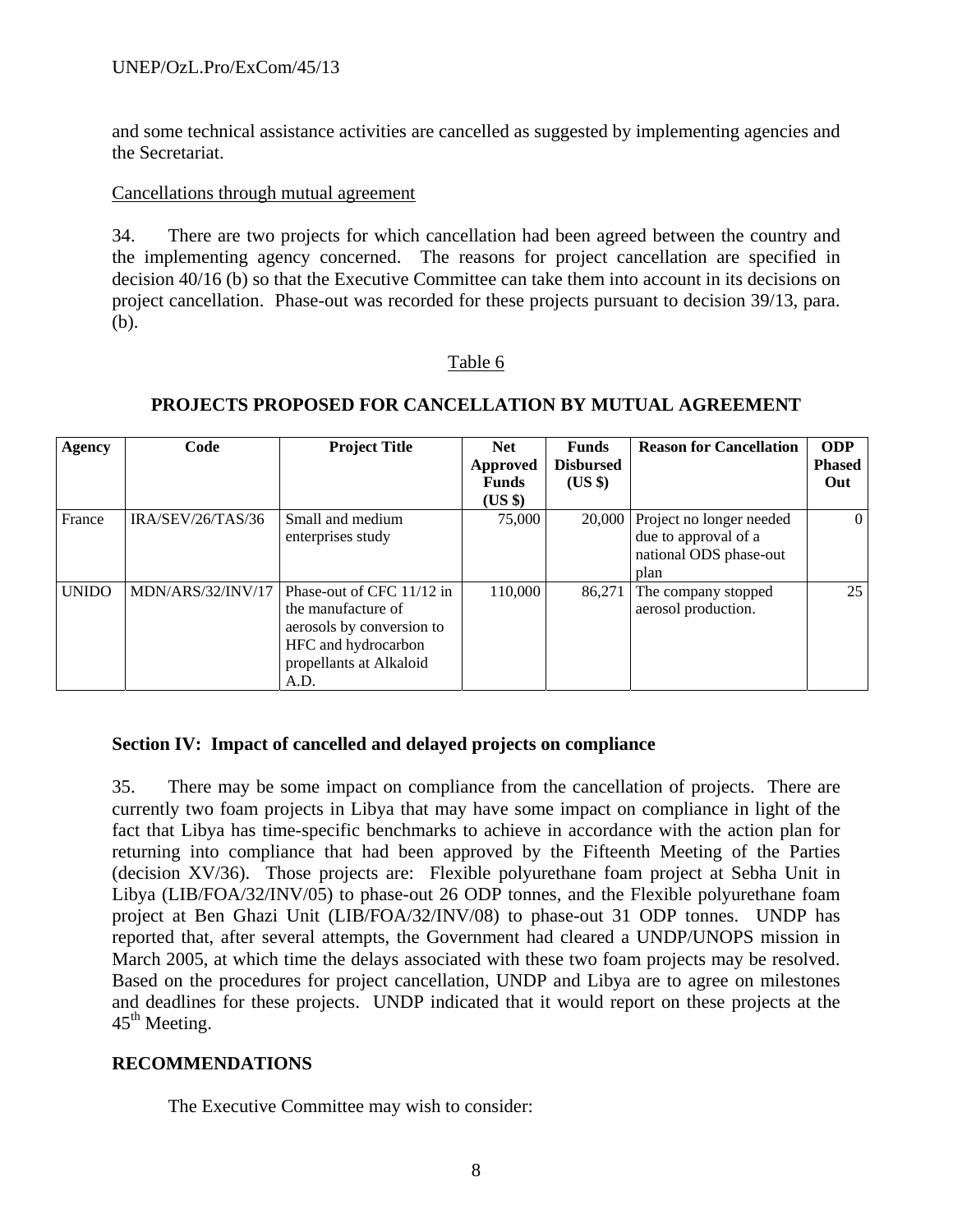- 1. Noting with appreciation the reports submitted to the Secretariat on projects with implementation delays by France, Germany and the four implementing agencies as contained in the document on project implementation delays (UNEP/OzL.Pro/ExCom/45/13);
- 2. Noting that the Secretariat and implementing agencies would take established actions according to the Secretariat's assessment of status, i.e., progress, some progress, or no progress, and report and notify governments and implementing agencies as required [including after hearing a report at the current meeting some progress at the CIDT aerosol project in Cuba (CUB/ARS/34/INV/18) under UNDP implementation];
- 3. Noting the completion of 26 of the 85 projects listed with implementation delays [including after hearing reports at the current meeting Syncap aerosol project in India (IND/ARS/28/INV/221) under UNDP implementation, the Training modules on SMEs (GLO/SEV/19/TAS/112) under UNEP implementation, the Arab Chemical Industries aerosol project in Jordan (JOR/ARS/31/INV/64) under World Bank implementation, and the Translation of guidelines (GLO/SEV/29/TAS/198) under UNEP implementation];

| Agency      | Code              | <b>Project Title</b>                            | <b>Milestones</b> |
|-------------|-------------------|-------------------------------------------------|-------------------|
| <b>UNDP</b> | LIB/FOA/32/INV/05 | Phase-out of CFC-11 by conversion to            | Pending a report  |
|             |                   | methylene chloride in the manufacture of        | at the Meeting    |
|             |                   | flexible polyurethane foam at Sebha Unit in     |                   |
|             |                   | Libya                                           |                   |
| <b>UNDP</b> | LIB/FOA/32/INV/08 | Phase-out of CFC-11 by conversion to            | Pending a report  |
|             |                   | methylene chloride in the manufacture of        | at the Meeting    |
|             |                   | flexible polyurethane foam at Ben Ghazi Unit in |                   |
|             |                   | Libya                                           |                   |
| World       | PAK/FOA/23/INV/20 | Umbrella project: Conversion to CFC-free        | Pending a report  |
| Bank        |                   | technology in the manufacture of rigid          | at the Meeting    |
|             |                   | polyurethane foam (thermoware) in Pakistan      |                   |
| World       | PAK/FOA/25/INV/25 | Terminal umbrella: Conversion to HCFC-141b      | Pending a report  |
| Bank        |                   | and water blown technology in the manufacture   | at the Meeting    |
|             |                   | of rigid polyurethane foam (thermoware) in      |                   |
|             |                   | Pakistan                                        |                   |

4. Adopting the milestones and deadlines indicated in the following table:

5. Requesting UNEP to submit a revised project proposal before any further activities for the project "Policy assistance for the design and implementation of an ODS import/export licensing system for Argentina (ARG/SEV/30/TAS/104)", for consideration at the  $46<sup>th</sup>$  Meeting of the Executive Committee, that would include revised costs and project milestones in the light of current guidelines and precedents;